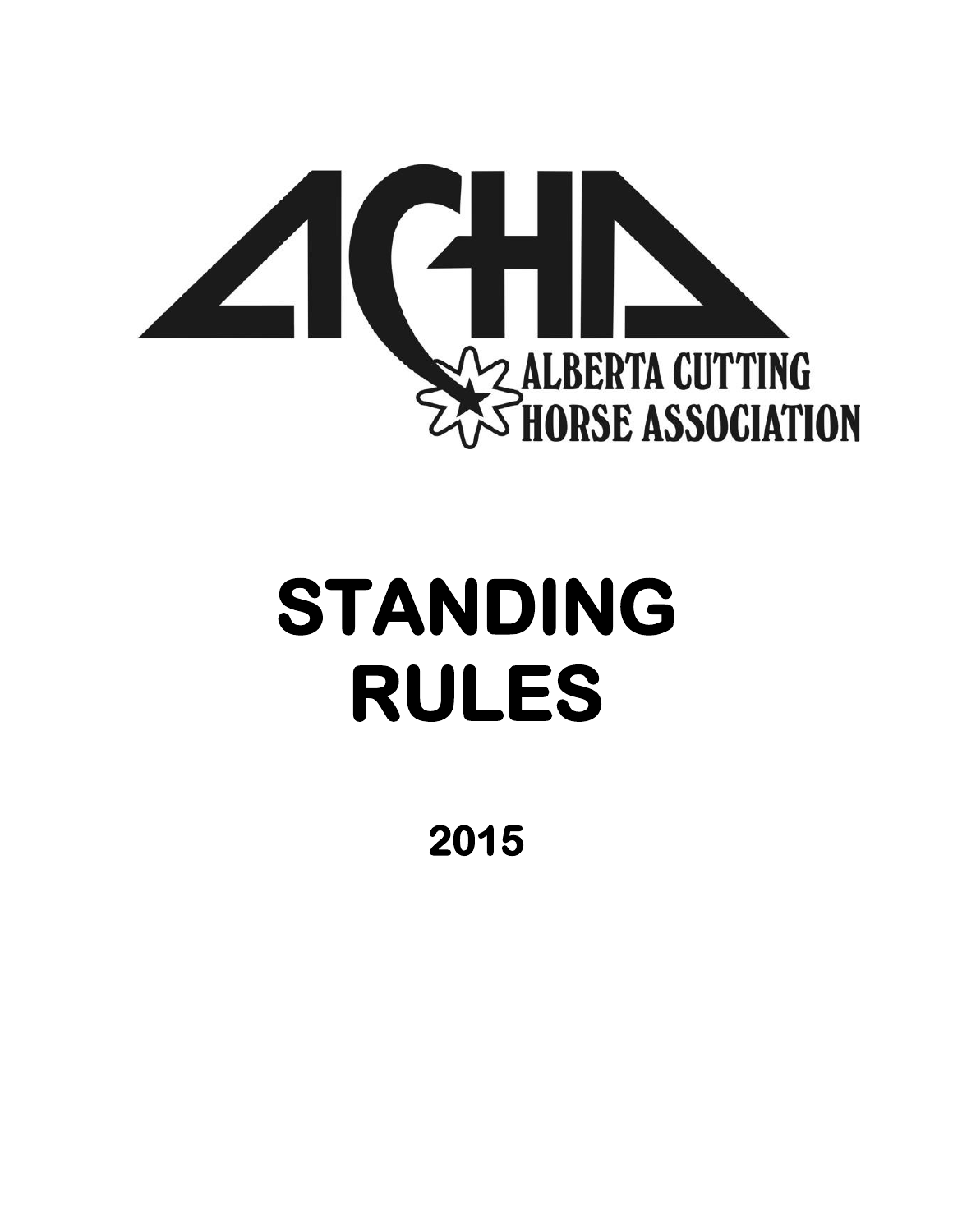## **ACHA Standing Rules**

## **A. GENERAL RULES AND CAUTIONS**

- 1. All ACHA approved shows shall be conducted under the rules of the National Cutting Horse Association (NCHA).
- 2. NCHA rules for judging shall apply to all shows and classes.
- 3. Special rules for eligibility shall apply to certain classes.
- 4. Dues are due December  $31<sup>st</sup>$  of each year, with a grace period extending to February 10 of each calendar year. It is the members' sole responsibility to be sure his/her membership is current at the time of showing in order for points to count. NOTE: If you pay your dues anytime during the year, you must be aware that you are paying dues for that year only and that dues are due again, in full, for the following year as of December 31 (with a grace period until February  $10<sup>th</sup>$ ).
- 5. It is the contestant's sole responsibility to determine his/her horse's eligibility to compete in any class entered.
- 6. It is the non-professional rider's sole responsibility to maintain his/her Non Pro status according to the rules of the NCHA. NCHA rules may be obtained from NCHA directly.
- 7. A Board member of the ACHA may not accept dues from a prospective member or any active member. Dues must be paid to the Secretary/Treasurer or show secretary and shall not be considered paid until said Secretary has so recorded.
- 8. All children must be supervised by a responsible adult in the show pen, practice pen and/or loping area. Proper show and safety requirements are mandatory in these areas at all times.
- 9. Only one rider is permitted to ride one horse in the show pen, practice pen and/or loping area. Infants (48 months or younger) are not allowed in any of these areas at any time.
- 10. Ponying a horse in the warm up area is not permitted.
- 11. ACHA Year end is October 31 of each year.
- 12. ACHA is to establish a sustainability fund. The minimum amount to be maintained in this fund will be \$50,000 which is to be held in a separate account from general revenue. In the event the ACHA requires these funds, a special meeting of the membership must be called to approve the use. Members must be given fifteen (15) days written notice of this meeting in accordance with Societies bylaws. The use of the funds must be approved by 90% of the membership present at the meeting.

## **B. BOUNDARIES**

1. The boundary for show approval is the Province of Alberta and any other show co-hosted by the ACHA.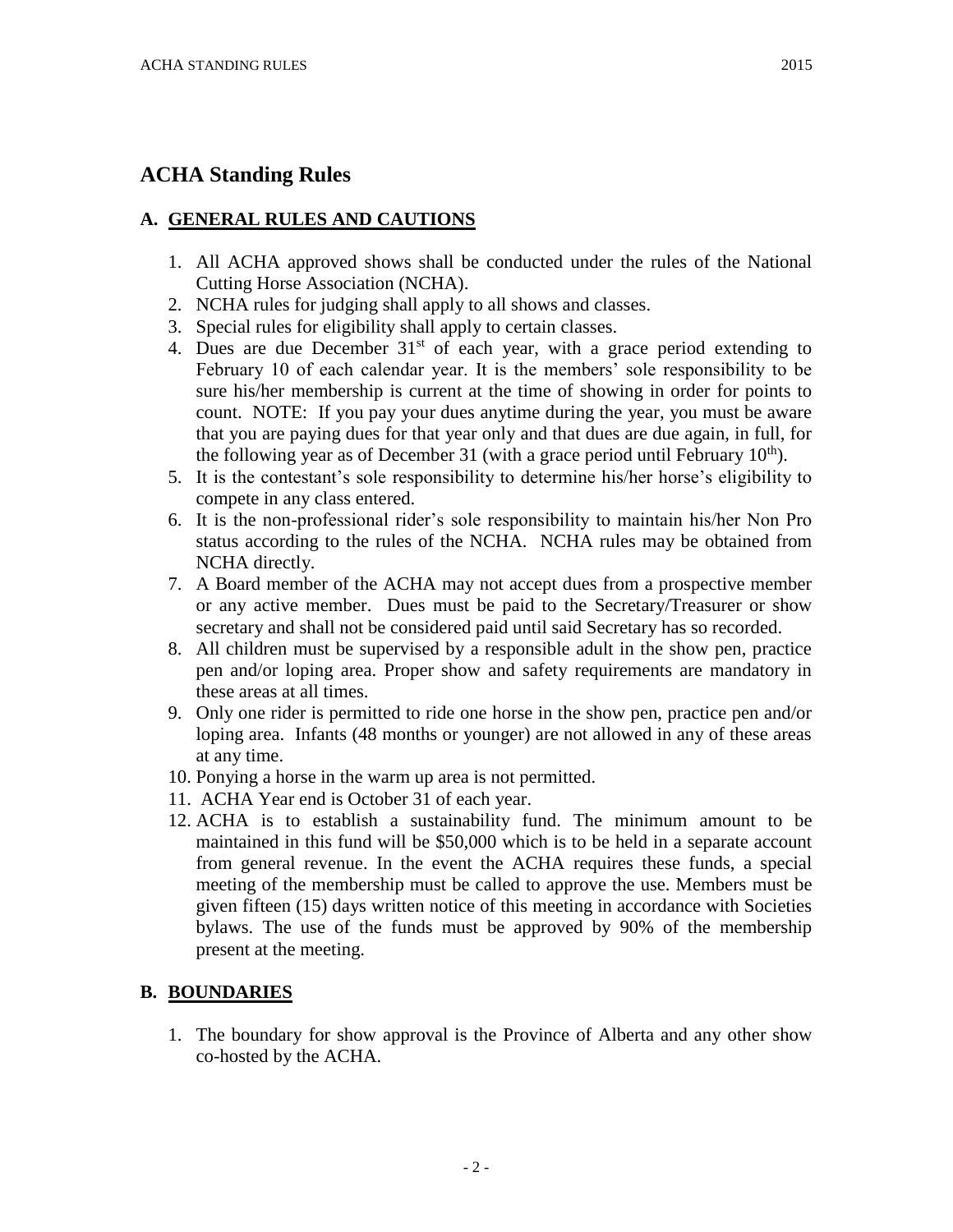## **C. ELIGIBILITY**

- 1. Horse and rider will graduate from classes after December 31 each year.
- 2. The point year (standings year) begins immediately after the calendar year end.
- 3. For year-end awards, a horse may be shown in any class for which it is eligible. Money won in a particular class will count toward yearend awards in that class only.
- 4. To be eligible for annual awards, or to be listed in the standings, both owners and or riders must be members in good standing of the ACHA, and the money won must be earned at a show approved by the ACHA.

## **SHOWS**

#### 1. **APPROVALS**

All show will be ACHA approved with adequate representation of CCHA and NCHA approved shows to meet the diversified goals of the ACHA membership. Request for Association approval must be in the Secretary's hands at least sixtyfive (65) days prior to the show time. NCHA show approvals are 40 days prior to entry close. ACHA show approval shall be at the discretion of the ACHA Show Committee. Approval request must be in writing and include the following information:

- a) Name of the show
- b) Name of the secretary
- c) Starting time and location
- d) Name of the Judge
- e) Purses, fees, added moneys and other charges
- f) Entry deadlines Closing date and time
- g) Date and time of draw
- h) Classes offered and pay outs therein

## **2. SPECIAL NOTICE**

- a) All approved shows shall be published at least thirty (30) days prior to the close of entries.
- b) All first time Show Managers must submit Purse Money to the ACHA office 60 days prior to the show.

## **PRIOXIMITY**

The ACHA will not approve two shows on the same day.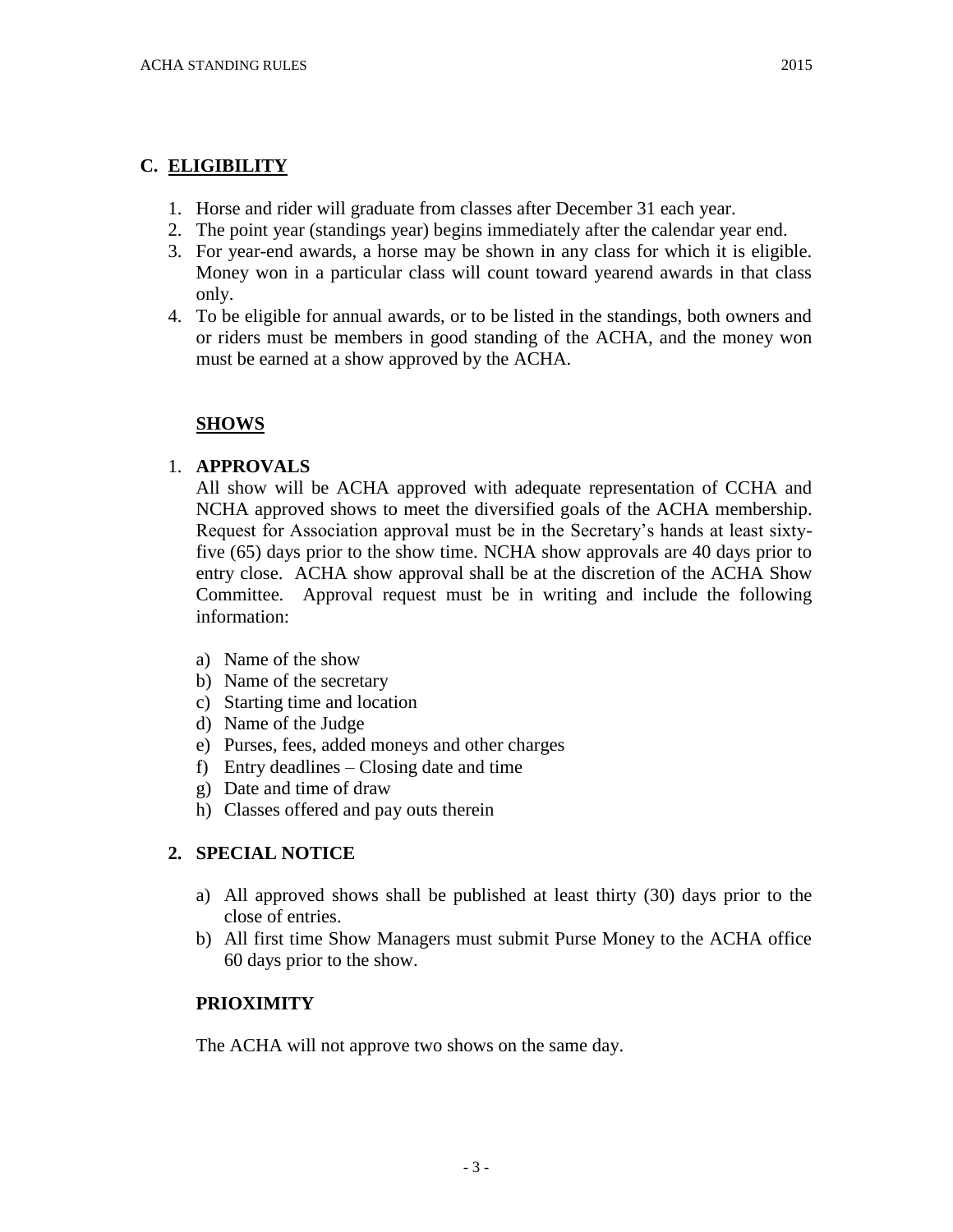#### **3. FEES**

- a) NSF CHEQUES. NSF Cheques will be handled in accordance with the NCHA rules and guideline. The Association will cover a NSF cheque received by show management in ACHA approved classes only provided said request is made within 60 days of the show's closing date.
- b) APPROVAL FEES. Show management shall charge a \$12 ACHA additional fee per cutting entry, per approved class, not including youth classes. This fee shall be collected and forwarded, along with the show report of results, to the Association Secretary. These fees are not to be included as office and cattle fees nor entry fees. These \$12 fees shall not be included when computing the 8% due to the NCHA (for those classes, which are NCHA approved), nor will these fees affect the amount jack potted to each class.

Failure on the part of show management to remit the Association fees and show results to the Association office within seven (7) days after said show will result in the Association not approving the same show for two subsequent years.

## **4. NUMBER OF ENTRIES**

The NCHA rules will apply to the number of times a horse and/or rider may exhibit in NCHA classes.

## **5. ENTRIES**

- a) All exhibitors are required to provide the show secretary with a copy of the official registration papers for each horse being entered.
- b) Unless advertised as "No late entries" an entry will be accepted until the draw is made. Any late entry so accepted must work last in the first available set of cattle (NCHA rule).

i) A late entry is an entry made after the closing date for entries and prior to the draw of the class in question.

c) Telephone entries: The person making the telephone entry is the person responsible for paying that entry, even though he/she was simply making the entry for someone else.

#### **6. THE DRAW**

- a) The draw may be made at any time following the closing date in accordance with NCHA rules.
- b) In case of an error or omission on the part of show management with regards to the draw, corrections will be made in accordance with NCHA rules.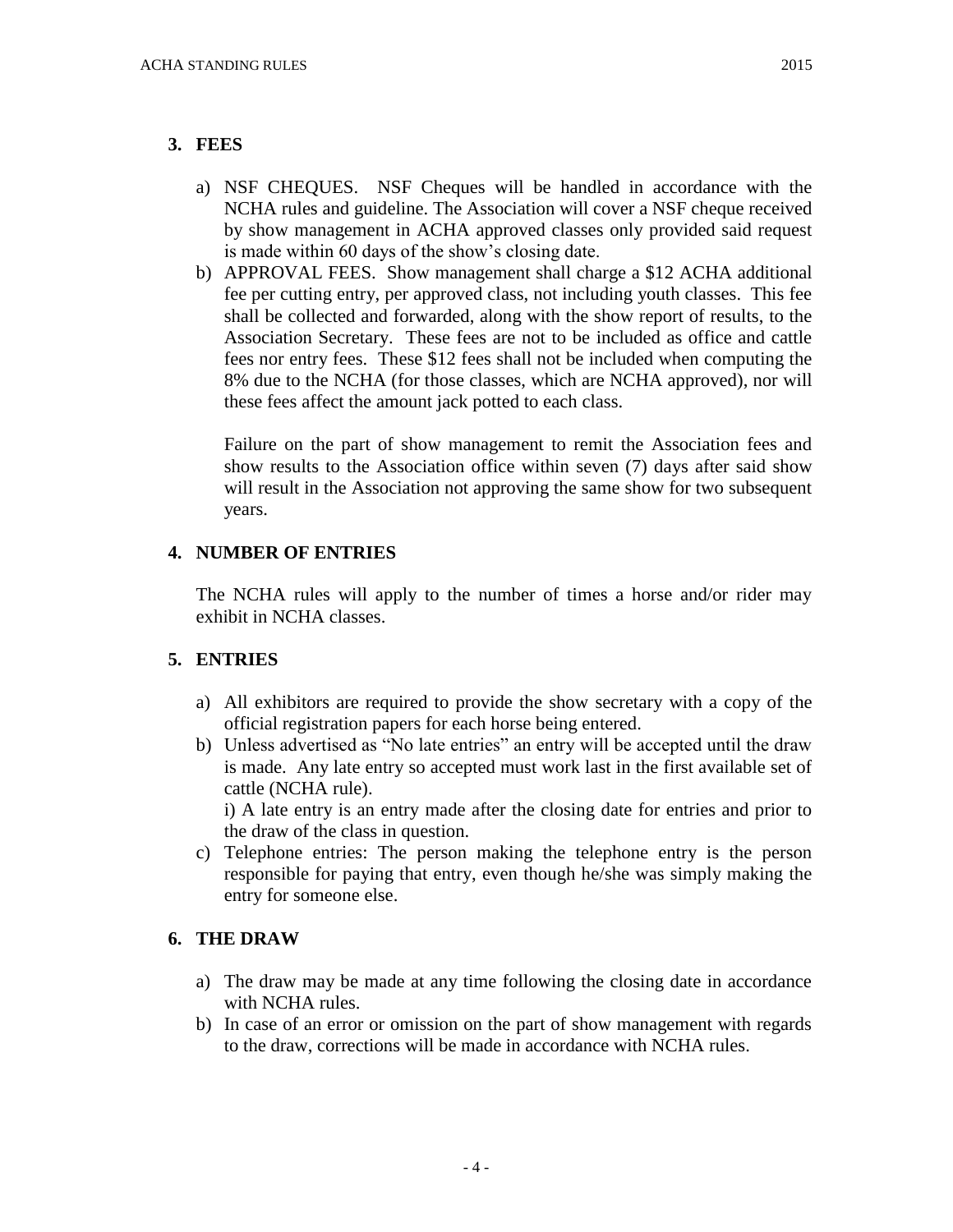c) The order of the draw will be read and posted prior to each class. Contestants are responsible to notify show management of any error or omission prior to the start of the class.

## **7. WITHDRAWING FROM A CLASS**

Any entrant in a show wishing to withdraw from the contest must do so before the draw. In order to facilitate any contestant's need to withdraw from a class, it is the obligation of show management to make themselves available to the contestants at all times prior to and during the show.

If the entrant's name goes into the draw and he has made no attempt to withdraw his name from the class, that entrant is obligated to pay all fees (office charges, cattle fees, association fees and entry fees) as his entry fee would have been figured in the payout. If said entrant does not meet this obligation, he/she may be denied privileges of membership.

## **D. CLASSES**

## **1. ELIGIBILITY**

- a) To participate at an ACHA Show an ACHA membership is required. Shows may also be NCHA and/or CCHA approved. NCHA/CCHA memberships are required to participate in NCHA/CCHA approved classes.
- b) RESPONSIBILITY: The contestant is responsible to determine his/her horse's eligibility for any particular class.
- c) NON PRO ELIGIBILITY: A current NCHA Non Pro card is a requirement for all Non Pro classes. See NCHA rules regarding Non Pro eligibility.
- d) AWARDS ELIGIBILITY: In determining eligibility for ACHA year end awards the eligibility of a horse or rider as listed by the NCHA will be used. i) In regards to eligibility for year-end awards, money won in Association approved classes will count towards that class for that year. ii) To be eligible for year-end awards for the ACHA the rider and owner must be ACHA members.
- e) YOUTH class earnings do not count toward lifetime or eligibility earnings of either horse or rider.

## **2. RESTRICTED CLASS AND LIMITED CLASS EARNINGS**

a) Restricted class defined: Registered cutting horse contests of any and all breeds (breed shows), limited age events, and any cutting horse contest where entry is restricted to a specific breed or age of horses. AQHA cutting horse shows, Futurity's, Derby's, etc. are restricted classes.

i) All money earned in Restricted and Youth classes shall not count against lifetime earnings of a horse for purposes of Novice Horse eligibility.

ii) NCHA records of money won shall be used to determine eligibility of the horse and rider.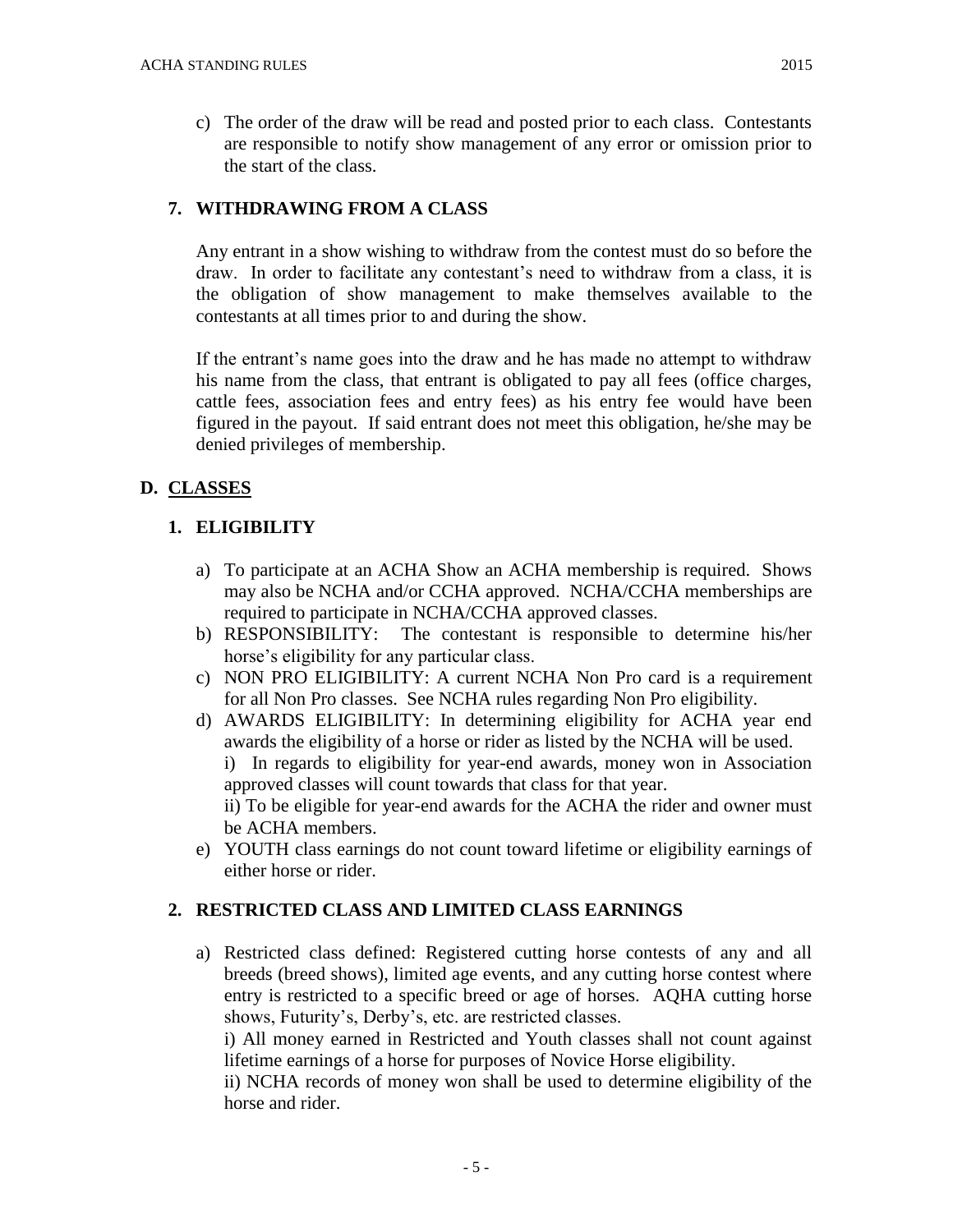iii) For purposes of eligibility for year end awards in ACHA approved Novice horse and rider events, eligibility earnings as determined by NCHA only, shall be the sole determining factor.

## **3. APPROVED CLASSES FOR ACHA**

- a) Open No Dollar limit on horse or rider.
- b) Non Pro Open No dollar limit on horse or Non Professional rider.
- c) 35,000 Non Pro No limit on the horse and a \$35,000 limit on the Non Pro rider.
- d) 15,000 Novice Horse Non Pro Rider \$15,000 limit on the horse and no dollar limit on the Non Pro rider.
- e) 5,000 Novice Horse Non Pro Rider \$5,000 limit on the horse and no dollar limit on the Non Pro rider.
- f) 50,000 Amateur No limit on the horse and a \$50,000 limit on the Amateur rider.
- g) 15,000 Amateur No limit on the horse and a \$15,000 limit on the Amateur rider.
- h) 15,000 Novice Horse \$15,000 limit on the horse and no limit on the rider.
- i) 5,000 Novice Horse \$5,000 limit on the horse and no limit on the rider.
- j) 2000 Limit Rider/Any Horse No limit on horse and a \$2,000 limit on rider. The rider may ride anyone's horse.
- k) Senior Youth No money limit on horse or rider. Rider age must be age 14 to 18.
- l) Junior Youth No money limit on horse or rider. Rider age must be age 13 or under.
- m) ACHA Never Won a Buckle Class Open to any rider that has never won a buckle cutting.

## **4. RULES AND RESTRICTIONS FOR APPROVED CLASSES**

In all approved classes owners and riders must be current ACHA members in good standing for points to count for year-end awards. In each class, money won in that class will count for year-end awards for that class only.

a) Open

i) NCHA Rules

ii) This class is open to any horse and any rider regardless of eligibility earnings of either.

- iii) Riders may ride two (2) eligible horses.
- iv) For year-end awards money won counts on the horse.
- b) Non Professional
	- i) NCHA Rules

ii) Rider must hold current Non Pro card issued by the NCHA. This class is open to any horse and non pro rider regardless of eligibility earnings of either.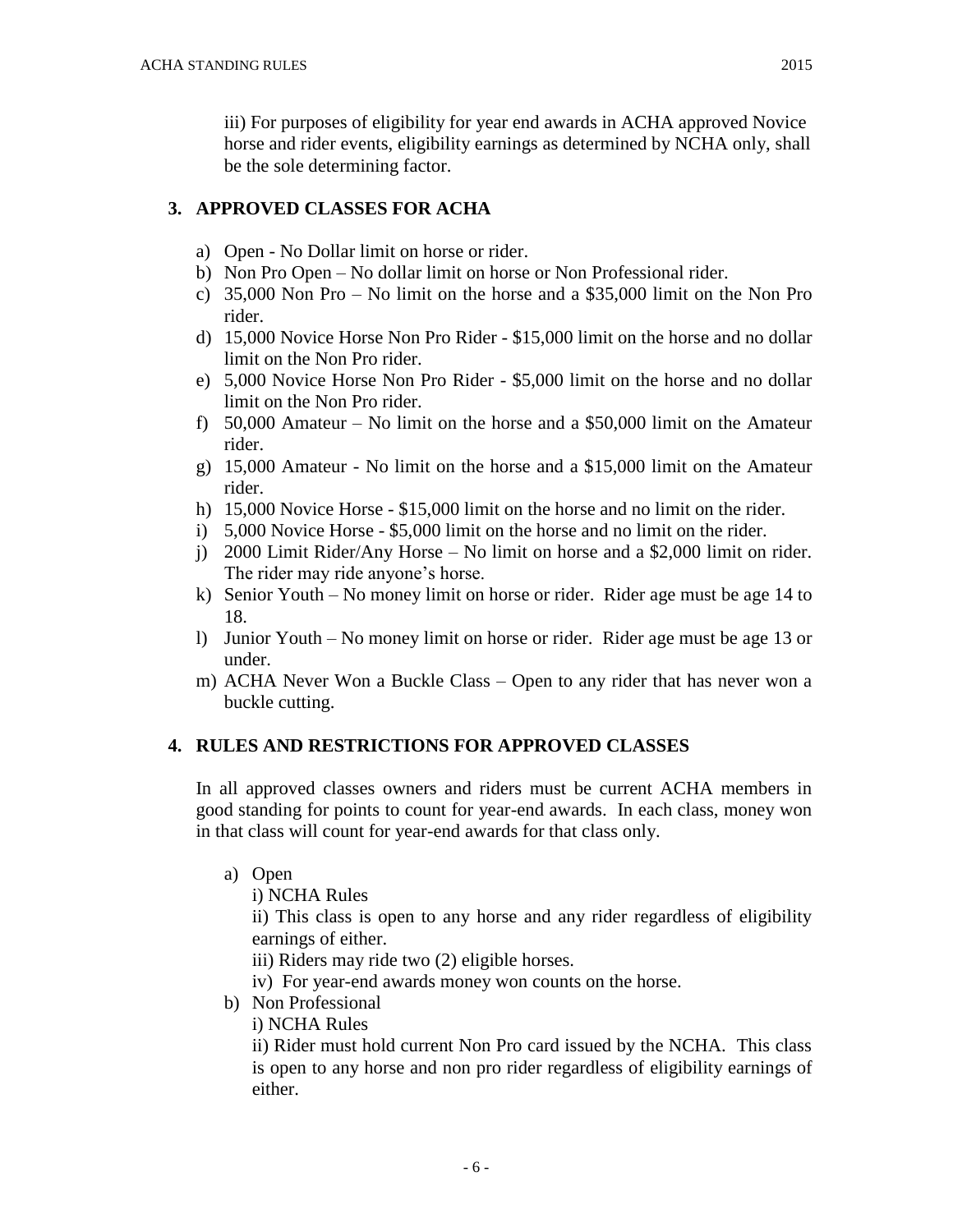- iii) For year-end awards, money won counts on the rider.
- c) \$35,000 Limit Non Professional
	- i) NCHA Rules
	- ii) Rider must hold current Non Pro card issued by the NCHA.

iii) For year-end awards, money won counts on the rider.

d) \$15,000 Novice Horse/Non Professional

i) NCHA Rules

ii) Rider must hold current Non Pro card issued by the NCHA. This class is open to horses having eligibility earnings of \$15,000 or less as determines by NCHA.

- iii) Riders may ride two (2) eligible horses.
- iv) For year-end awards, money won counts on the horse.
- e) \$5,000 Novice Horse/Non Professional Rider
	- i) NCHA Rules

ii) Rider must hold current Non Pro card issued by the NCHA. This class is open to horses having eligibility earnings of \$5,000 or less as determines by NCHA.

iii) Riders may ride two (2) eligible horses.

iv)For year-end awards, money won counts on the horse.

f) \$50,00 Limit Amateur

i) NCHA Rules

ii) Rider must hold current NCHA Amateur card issued by NCHA. See NCHA rules for restrictions. This class is open to any horse regardless of eligibility earnings.

iii) For year-end awards, money won counts on the rider.

g) \$15,000 Amateur

i) NCHA Rules

ii) Rider must hold current NCHA Amateur card issued by NCHA. See NCHA rules for restrictions. This class is open to any horse regardless of eligibility earnings.

iii) For year-end awards, money won counts on the rider.

h) \$15,000 Novice Horse

i) NCHA Rules

ii) This class is open to all horse having eligibility earnings or \$15,000 or less as determined by the NCHA. This class is open to any rider regardless of eligibility earnings. A horse may be ridden by any combination of riders.

iii) Riders may ride two (2) eligible horses.

iv) For year-end awards, money won counts on the horse.

- i) \$5,000 Novice Horse
	- i) NCHA Rules

ii) This class is open to all horse having eligibility earnings or \$5,000 or less as determined by the NCHA. This class is open to any rider regardless of eligibility earnings. A horse may be ridden by any combination of riders.

iii) Riders may ride two (2) eligible horses.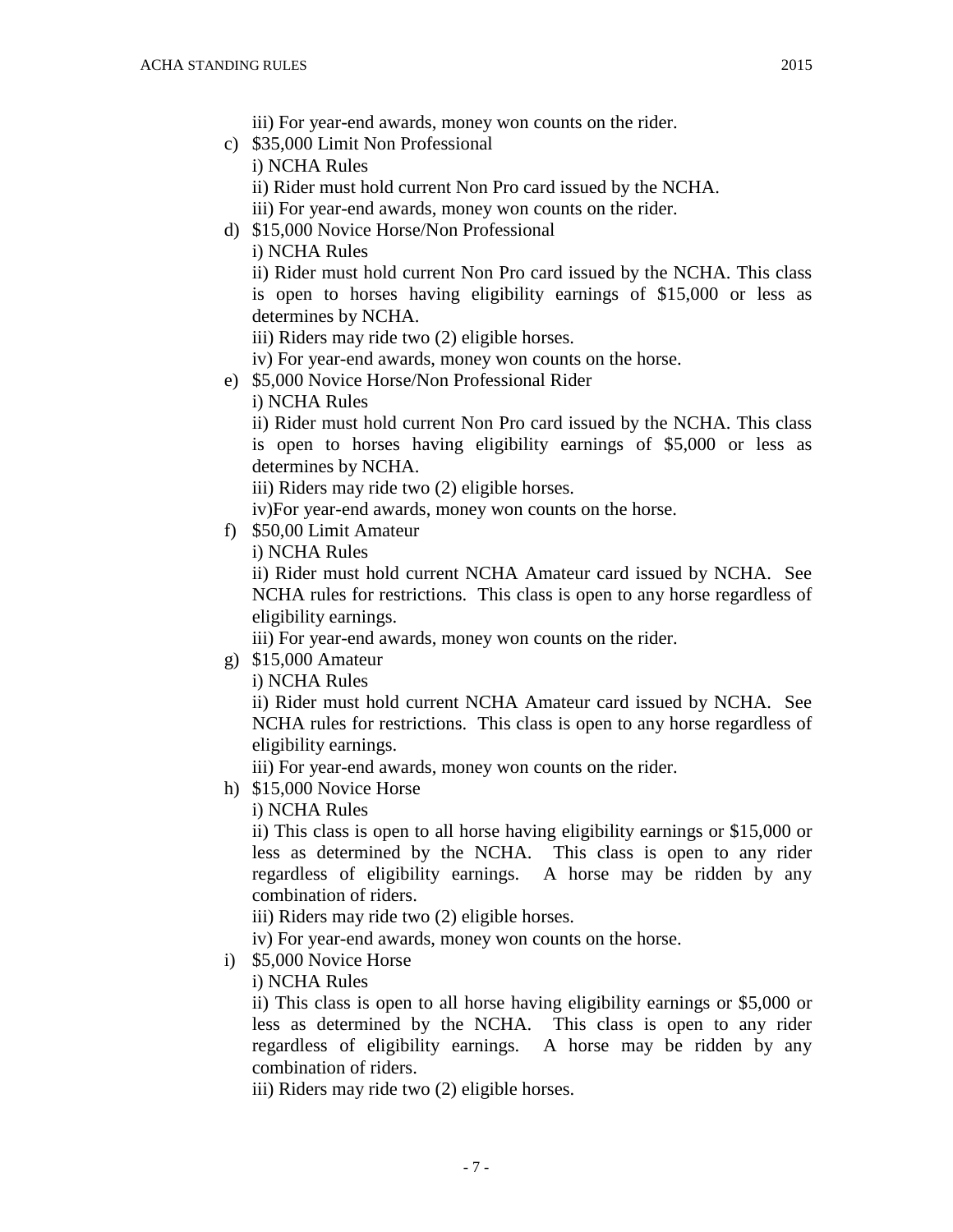- j) 2000 Limit Rider/Any Horse
	- i) NCHA Rules

ii) This class is open to any rider having cutting competition earnings of \$2000 or less as determined by the NCHA.

iii) Any horse may be ridden regardless of ownership and amount of eligibility earnings.

iv) For year-end awards, money won counts on the rider.

k) Senior Youth

i) NCHA Rules

ii) Open to any horse regardless of eligibility earnings. Riders are reminded that horse owners must also be ACHA members for money earned to count for year-end awards.

iii) Open to any youth ages 14 through 18 years. Age is determined at the beginning of the NCHA point year.

iv) For year-end awards, money earned counts on the rider.

v) Maximum cattle charge may be \$50

vi) An entry fee may be charged. However, year-end awards are determined based on money earned.

Youth Riders are not permitted to show a stallion.

l) Junior Youth

i) NCHA Rules

ii) Open to any horse regardless of eligibility earnings. Riders are reminded that horse owners must also be ACHA members for points to count for year-end awards.

iii) Open to any youth ages 13 years or under. Age is determined at the beginning of the NCHA point year.

iv) For year-end awards, points earned counts on the rider.

v) Maximum cattle charge may be \$35

vi) An entry fee may be charged. However, year-end awards are determined based on points.

m) ACHA Never Won A Buckle Class

i) This class is open to any contestant that has never won a buckle in a cutting competition. The rider must start and finish the season on the same horse. The rider does not have to own the horse.

ii) All contestants must be members in good standing of the ACHA before entering the class.

iii) Youth buckles previously won are exempt.

iv) Contestants are solely responsible for determining eligibility.

v) Once a contestant has won a buckle in this class he or she will no longer be eligible to compete in this class until the Final Show of the ACHA point season when all buckle winners are invited to compete for an overall prize.

vi) The entry fee for the class will be set at \$75 per contestant. Entry fee will be jackpotted and paid per NCHA rules.

vii) Contestants will be guaranteed at least 2.5 head of cattle.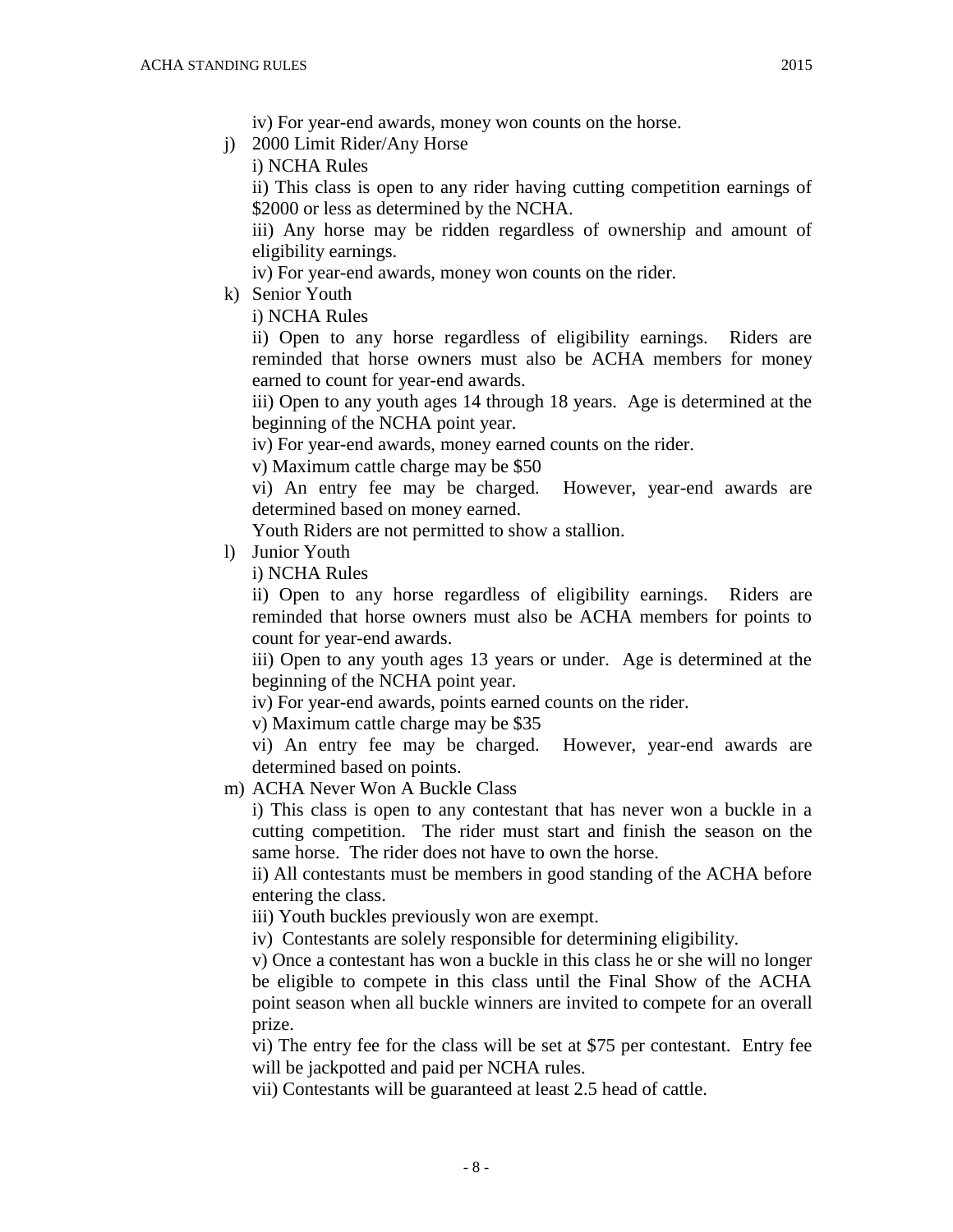ix) ACHA will provide each winner of this class a buckle (see Section F – Pay outs for Tiebreak Rules). This class will only be offered at select shows determined by the show committee.

x) Any horse may be ridden regardless of ownership and amount of eligibility earnings. Non Pro riders are cautioned to be familiar with Non Professional rules.

## **E. PAYOUTS**

- 1. All classes will be paid according to NCHA mandatory payment schedule.
- 2. TIES
	- a) In case of ties, the placing and percentages will be added together and split evenly. A tie for second between two entries will split second and third. Second and third money will be added and split evenly.
	- b) In case of ties for a trophy/saddle/buckle: This will be determined by a coin flip or if either contestant desires, a ride-off will occur, using the first available pen of cattle as determined by show management.

## **F. DISCIPLINARY ACTION**

- 1. The Board of Directors may suspend or deny privileges to any member or nonmember whose actions it deems detrimental to the best interest of the Association. For further reference concerning this action, refer to NCHA rules.
- 2. Any member may file a written complaint with the executive committee against any member or non-member who is out of line. This complaint must be filed within 30 days of the alleged complaint.
- 3. There will be a penalty for working a horse in a class, for which it is ineligible, whether or not it was intentional. The Board of Directors will set the penalty, depending on the circumstances. It is the sole responsibility of the owner and/or rider of the horse to determine that he/she or the horse is ineligible for the class entered. The minimum penalty will be a forfeiture of entry fees and all money won to the Association in the form of a fine.

## **G. ACHA POLICIES**

1. The ACHA collects personal information as a manner of course to conduct and perform its business operations and only information deemed as reasonable necessary to conduct day to day Association business will be collected from our members. The information collected complies with all applicable laws and statues to meet our business needs. Use and disclosure of this shall be only for the purpose that is was collected for or as required by legal authority, laws and statutes. This disclosure will only be to the extent that we are compelled or requested to do so. As required, the information collected will be held only as long as the ACHA deems necessary for its intended purpose and as required by applicable laws and statutes.